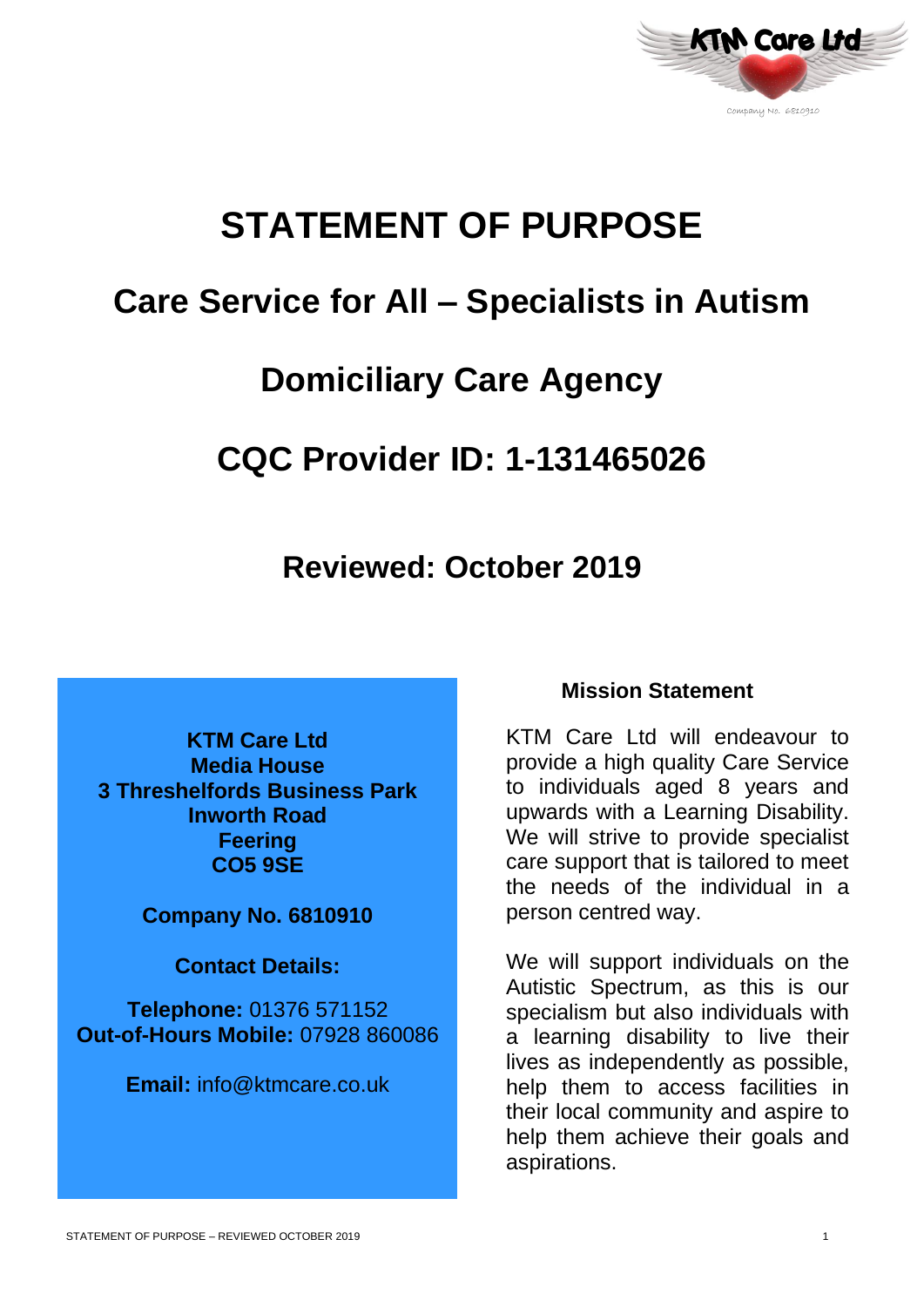

# **CONTENTS**

|    | 1. FOREWORD                                                    | $\mathbf{3}$            |
|----|----------------------------------------------------------------|-------------------------|
|    | 2. AIMS & OBJECTIVES                                           | $\overline{\mathbf{4}}$ |
|    | 3. VISION, VALUES & PHILOSOPHY                                 | 5                       |
| 4. | <b>ABOUT AUTISM</b>                                            | $6\phantom{1}6$         |
|    | 5. SERVICES PROVIDED                                           | $\overline{7}$          |
| 6. | <b>QUALITY ASSURANCE</b>                                       | 8                       |
|    | 7. REFERRALS                                                   | 9                       |
|    | 8. DEVELOPMENT OF THE CARE PLAN & OTHER SUPPORT                | 9                       |
|    | 9. ASSESSMENT OF NEED & RISK ASSESSMENTS                       | 10                      |
|    | <b>10. EQUAL OPPORTUNITIES</b>                                 | 10                      |
|    | <b>11. RECRUITMENT &amp; STAFF TRAINING / DEVELOPMENT</b>      | 11                      |
|    | <b>12. LEGAL STATUS &amp; LOCATION OF REGULATED ACTIVITIES</b> | 13                      |
|    | <b>13. MANAGEMENT STRUCTURE &amp; STAFFING</b>                 | 13                      |
|    | <b>14. DETAILS OF THE REGISTERED MANAGER</b>                   | 13                      |
|    | <b>15. COMPLAINTS, COMMENTS &amp; COMPLIMENTS POLICY</b>       | 14                      |
|    | <b>16. FINANCE &amp; CONTRACTS</b>                             | 15                      |
|    | <b>17. CARE QUALITY COMMISSION'S CONTACT DETAILS</b>           | 15                      |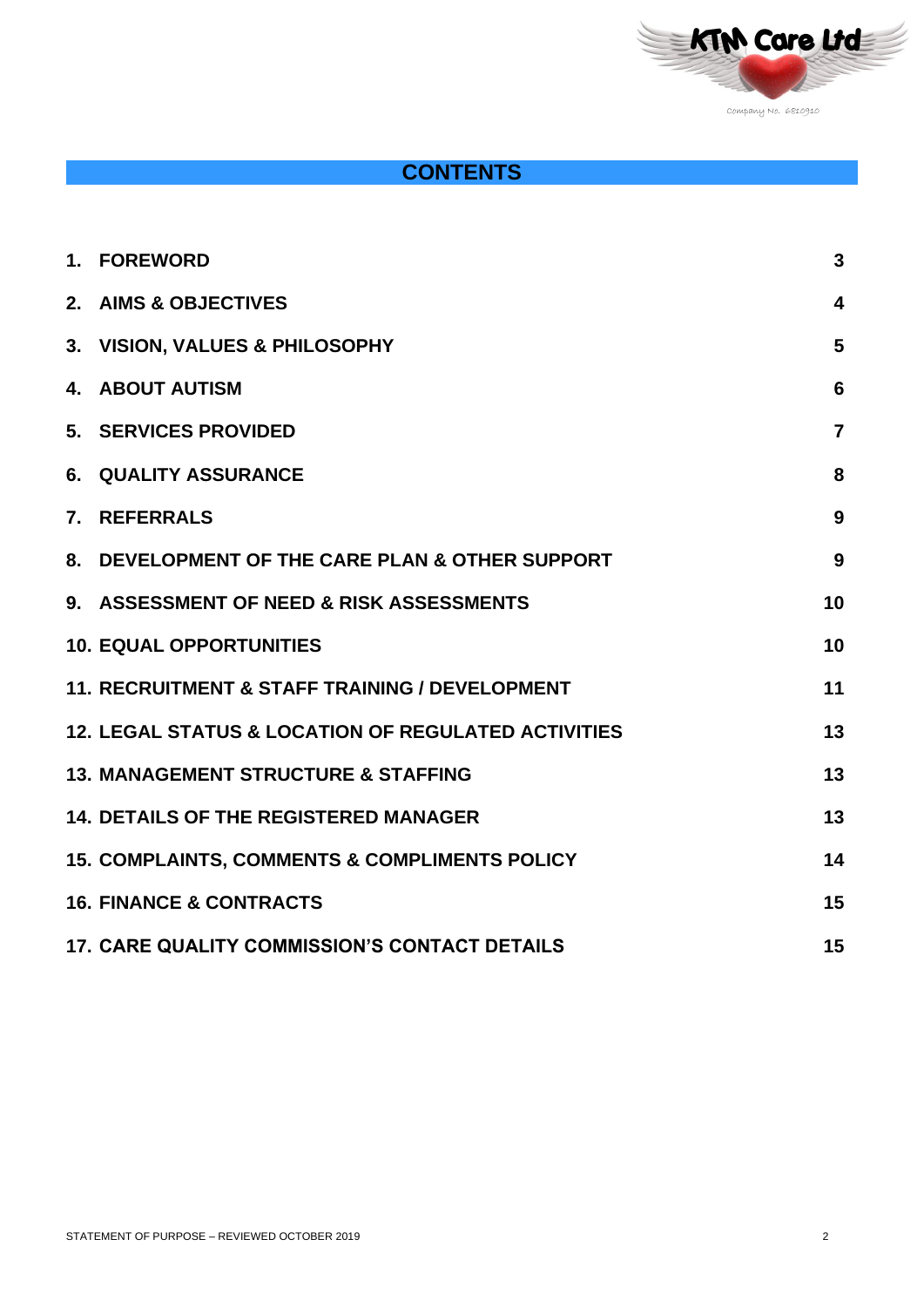

### **1. FOREWORD**

KTM Care Ltd was an "Autism Specific Care Service", supporting children and vulnerable adults aged 8 years and upwards under the heading of 'Domiciliary Care Agency' which is regulated by the Care Quality Commission (CQC). We are delighted to say that we are now a service for ALL people with disabilities, even though our specialism is in Autism.

As a condition of registration KTM Care Ltd are required to provide a Statement of Purpose in accordance with Regulation 12(3) of the Care Quality Commission (Registration) Regulations 2009. This is held at the company's registered Head Office (address and contact details as outlined on the facing page of this document – Page 1), where a copy is available on request.

The Statement of Purpose will be reviewed and updated when necessary and in accordance with Regulation 12(3), which requires domiciliary care providers to notify CQC of any changes or amendments within 28 days.

This Statement of Purpose provides information on the aims and objectives of the company and the specialist care support services we can offer to individuals on the Autistic Spectrum and all other types of learning disabilities. It provides information on the background and experience of the Registered Manager who is also the Director and Nominated Individual, along with information on the training and development of KTM Care Ltd.'s staff. Details of the company's commitment to equality and the Complaints, Comments & Compliments Policy are also outlined in this document.

KTM Care Ltd are committed to providing high quality specialist care support to individuals on the Autistic Spectrum and, as from October 2019 ALL learning disabilities, in meeting all the fundamental standards as set out in the Health and Social Care Act 2008 (Regulated Activities) Regulations 2014 and will strive to exceed expectations in all areas of service delivery.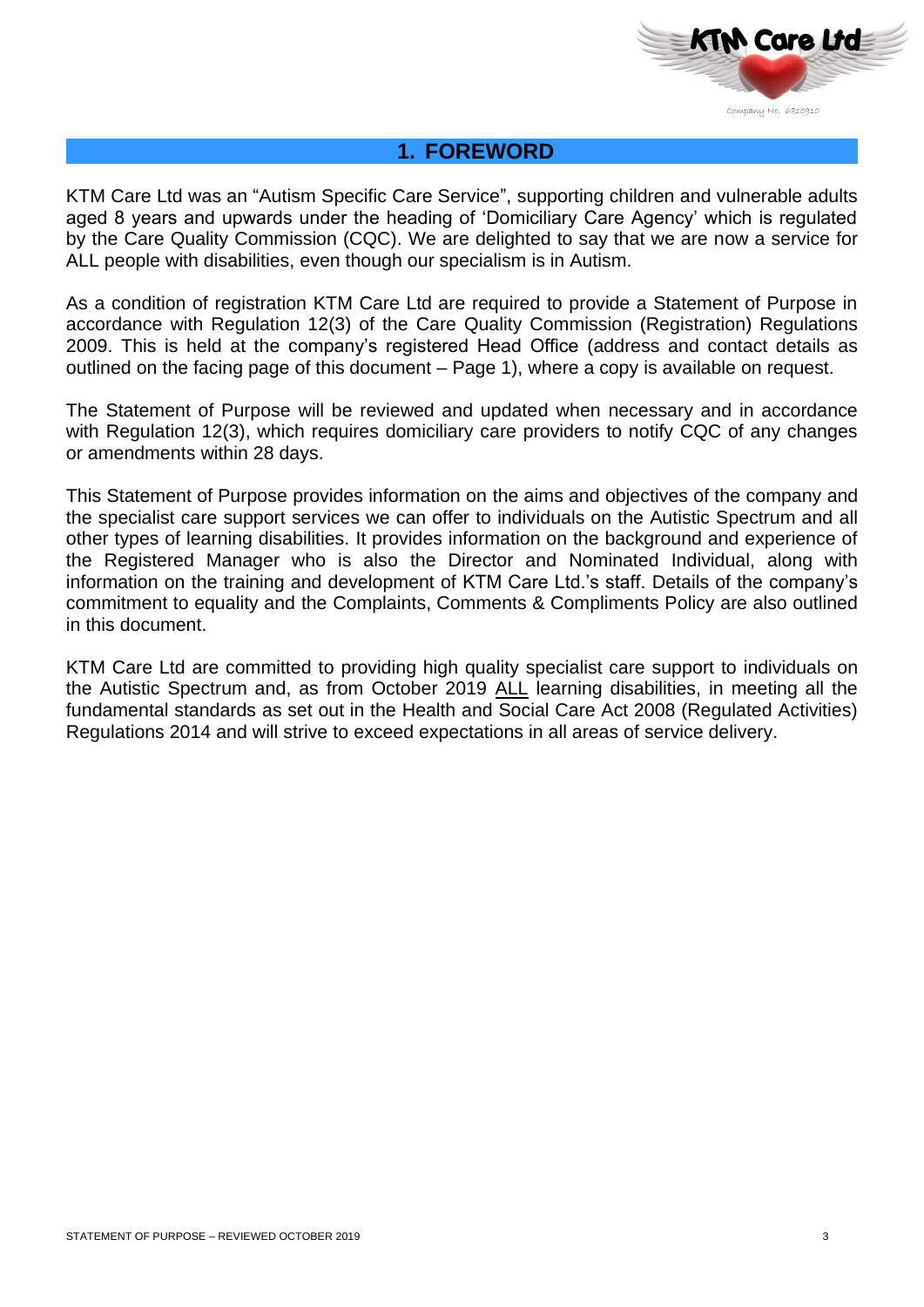

# **2. AIMS & OBJECTIVES**

#### **AIMS:**

KTM Care Ltd.'s purpose is to provide a high quality specialist service provision to assist and support service users' aged 8 years and upwards with a learning disability, or on the Autistic Spectrum. We aim to help them reach their full potential by addressing their individual needs in a person centred way. As everyone is different, their support would be tailored to them, using a positive behaviour based program that encompasses specialisms such as Autism. The fundamental basic care needs we aim to deliver are as follows:

- **Social wellbeing:** To feel valued and respected, emotionally happy and satisfied with their lives, supported to access the local community through social activities and travel, to value relationships and build new ones.
- **Material wellbeing:** To feel safe in their home environment, supported with everyday life in managing finances, social and health care needs.
- **Physical wellbeing:** To feel healthy and well, supported with health and fitness to achieve emotional and physical wellbeing through a variety of different ways including holistic therapies.

**Cognitive wellbeing:** To feel supported with learning and understanding positive new life experiences, be empowered and have choices to achieve fulfilment with life.

Most of our specialist care support is provided in Colchester, but we do provide care support in other Authorities; this is dependent on need and resources. Our aim is to extend our service provision, reaching across a wider area to individuals' who would like to access our specialist service provision.

KTM Care Ltd strives to provide the following:

- $\checkmark$  A high quality specialist care service for all, Specialist in Autism.
- $\checkmark$  A service that can provide specialist care support to adults and children aged 8 years and upwards, tailoring a package of care that meets their individual needs in a person centred way.
- $\checkmark$  Empowering service users and supporting them with life choices and decisions, helping them to develop their life skills to become as independent as is safely possible.
- $\checkmark$  Best value for money, providing affordable flexible services.

#### **OBJECTIVES:**

The objectives that KTM Care Ltd have identified to enable the company to meet the aims of this specialist service provision are: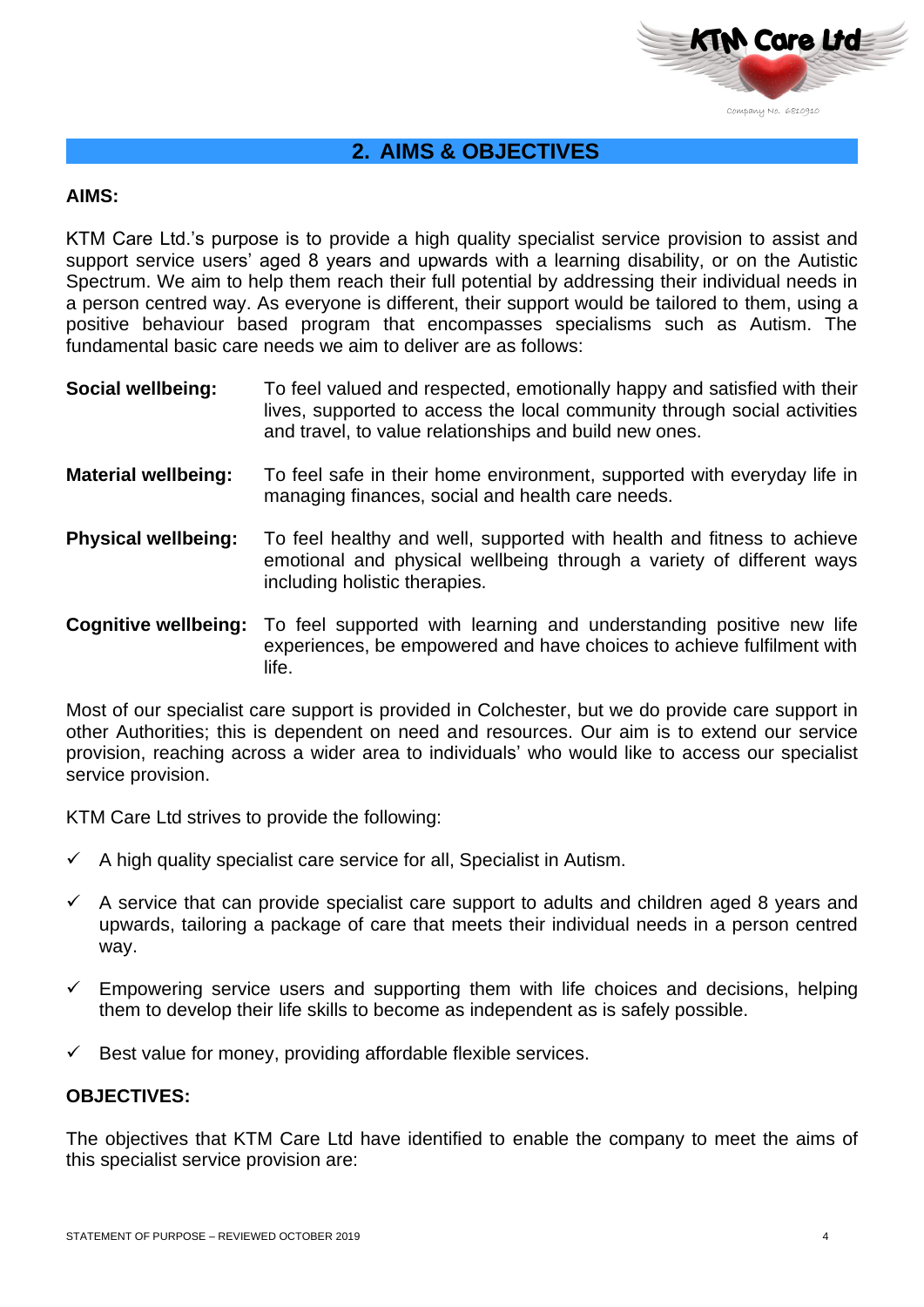

- $\checkmark$  To provide a person centred, flexible and holistic service to individuals aged 8 years and upwards with a learning disability and or on the Autistic Spectrum that is available 24/7, supporting individuals in all aspects of their daily lives, striving towards independence.
- $\checkmark$  To maintain and continue to build on professional working relationships in local communities using positive behaviour strategies to empower and reward growth and development.
- $\checkmark$  To have a multi-agency approach where required that supports individuals and enables them to access facilities and services they may need or, would like to access.

# **3. VISION, VALUES & PHILOSOPHY**

Our Vision:

### **"Promoting individuality to engage and achieve"**

#### **To support people with disabilities to be themselves, make their own choices and choose a life path that is meaningful to them. To build a strong committed team to support and encourage our service users to 'engage' and achieve their goals and aspirations.**

KTM Care Ltd believe that people with a learning disability / autism should be afforded the respect, dignity, rights and choices and the value of citizenship contained within the state. We will encourage individuals to have self-respect and give them the opportunity to make choices and take control of their own lives to the best of their ability.

The potential development of people with autism should be recognised whilst taking into account their vulnerability and therefore, their needs should be met with empathy in the least restricted environment feasible.

We will work together with the service user and their parents / carers / guardians / advocates, where appropriate, to tailor a package of care that supports the service user in every aspect of their daily lives in a person centred, flexible and holistic way, helping them to achieve their goals and enabling them to live as independently and safely as possible, engaging and developing their diverse abilities. We also work with service users with a learning disability or on the 'Autistic Spectrum' who have other associated disabilities.

We believe that people with a learning disability or autism should receive services and further support appropriate to their individual and sometimes complex needs throughout their lives. A range of services should be available so that, through the promotion of self-advocacy, individual preferences can be identified and met.

Services should be based on a commitment to quality and be regularly monitored, evaluated, reassessed and developed so that they continue to meet the needs of the individuals.

KTM Care Ltd is committed to the continued improvement of its service provision and in recognising, understanding and meeting the needs of people with a learning disability and or autism, their families and carers.

KTM Care Ltd value the hard work and dedication of staff and we are committed to providing a high quality level of support, training and development.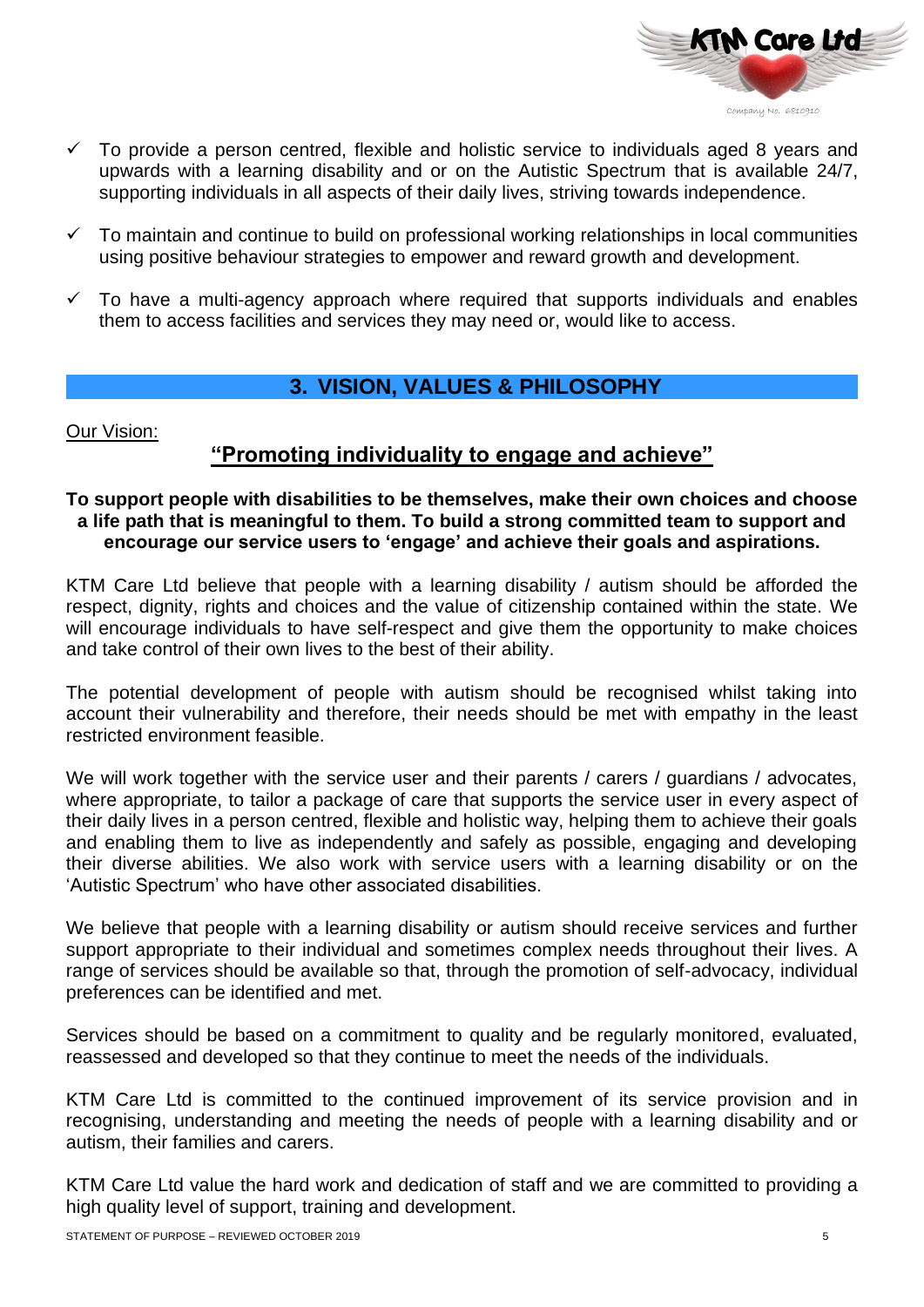

### **4. WHAT IS AUTISM**

Autism can affect how an individual makes sense of the world around them and whilst they may share certain difficulties with other people who are Autistic, their condition will vary to that of others.

Some individuals can have more complex needs and their Autism may be accompanied by a learning disability where they require specialist support throughout their lives. They may be over or under sensitive to sounds, smells, taste etc.

Service users with Asperger's Syndrome can be average or above average intelligence and may have fewer difficulties with speech, but can still have difficulty in making sense of the world around them and in processing language and information relating to other people.

Outlined below are the difficulties that individuals with autism are affected by and need to be supported with:

**Communication:** Difficulty in communication is a fundamental indication of autism. Staff are trained and supported to cultivate their observation skills. This supports and assists individuals with autism to be able to indicate their needs and preferences using their preferred method of communication.

**Resistance to Change:** The process of decision making can be difficult for individuals with autism. Requests to make decisions may raise anxiety levels to such an extent as to cause great distress and / or challenging behaviour. Individuals with autism often find change threatening, particularly in a familiar environment and prefer to adhere to habitual routines in order to maintain predictability. Even changes that are desired may need to be introduced gradually and with caution.

**Obsessional Behaviour:** Individuals with autism are routine driven and find comfort in structure and familiarity, however, this can result in obsessional behaviour. Staff will help individuals with autism to use their obsessions constructively and will redirect or try to moderate them to a level that is positively controlled.

**Challenging Behaviour:** Challenging behaviour can manifest itself for a number of different reasons, therefore, the actual management of such behaviour can often be a complex process.

KTM Care Ltd have a robust 'Managing Challenging Behaviour' policy and procedures which sets out guidelines that have a positive care approach when the use of restrictive physical intervention techniques may need to be used to ensure the safety, dignity and respect of service users', staff or other individuals.

KTM Care Ltd places great emphasis on training staff to recognise possible "flashpoint" (trigger) situations and minimise any potential confrontations. In this way, managing challenging behaviour situations will be pro-active rather than reactive.

Staff who work with service users where the expected level of challenging behaviour is high undergo intensive training which is delivered by one of the country's leading external providers in using safer handling techniques. The training involves making staff aware of the types,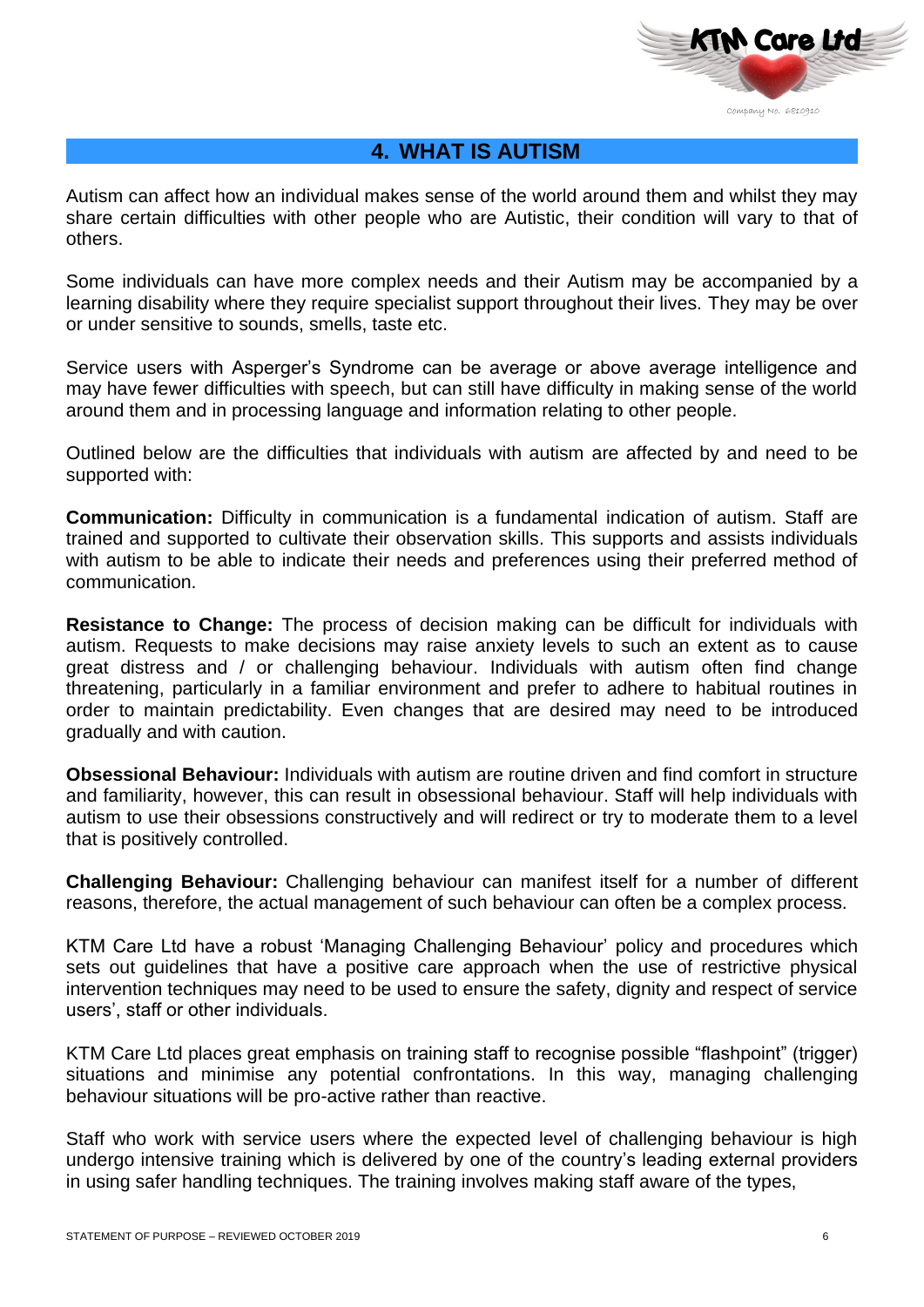

causes and effects of challenging behaviour and ensures that they are able to work pro-actively in a person-centred way to respond effectively to triggers, signs and symptoms of challenging

behaviour. It also addresses the management of complex situations, including the use of restrictive physical intervention techniques.

A service user pre-assessment of need and a comprehensive risk assessment will be undertaken prior to the provision of a 'Domiciliary Care Service'. The information contained in the service user's detailed assessments forms the basis of the service user's 'All About Me Books' or 'One Page Profile' so that it can meet the specific / complex needs of the service user whose behaviour has been identified as challenging. It is at this point that careful consideration is given to any aspect of the safe managing of challenging behaviour.

#### **5. WHAT IS A LEARNING DISABILITY**

A learning disability affects the way a person learns new things throughout their lifetime. Find out how a learning disability can affect someone and where you can find support.

A learning disability affects the way a person understands information and how they communicate. This means they can have difficulty:

- understanding new or complex information
- learning new skills
- coping independently

Around 1.5 million people in the UK have a learning disability. It's thought up to 350,000 people have a severe learning disability. This figure is increasing. (Taken from the NHS website, 2019)

We have found that the way we have worked with people on the Autistic Spectrum, it can be adopted to support people with other learning disabilities too. We support people in a very tailored approach, completely unique to them so we are now able to open our doors to working as a "Care Service for All"

### **6. SERVICES PROVIDED**

**24/7 Care Support Services:** KTM Care Ltd can provide 24/7 care support 365 days per year whether it is a sleep-in or waking night service. We will work within the family home with parents / carers / guardians or, in the service users own home on a 1:1 or 2:1 basis where required. We can also support service users and their families by advocating on their behalf to work in conjunction with local Housing Authorities to seek suitable accommodation. Our 24/7 support service encompasses help and support with every aspect of a service user's daily life and requirements and includes assisting and helping them with the following:

- Setting up their own home e.g. buying white goods, managing day-to-day tasks such as shopping, help with paying bills and managing finances etc.
- Assisting and supporting service users to maintain their home or tenancy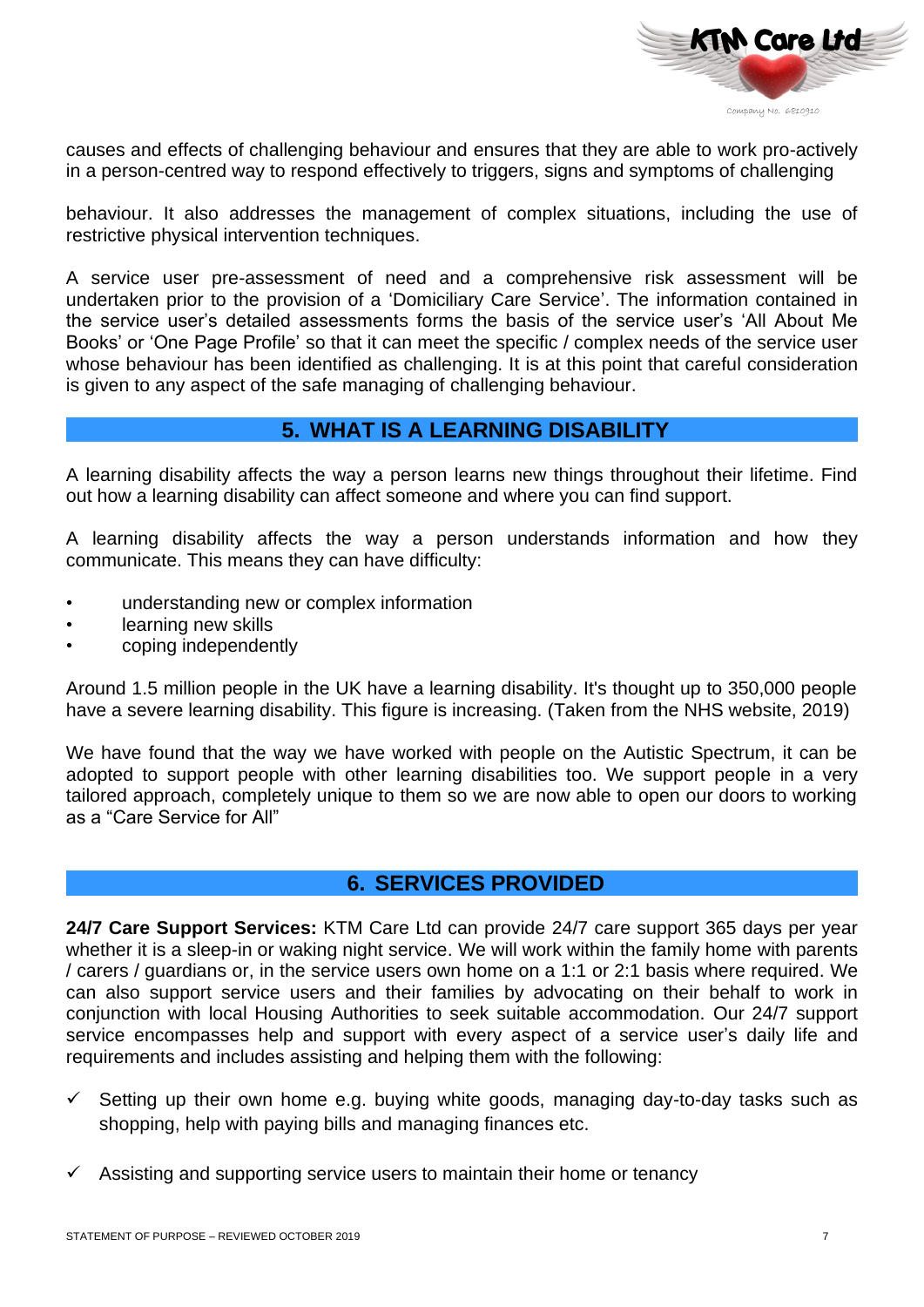

- $\checkmark$  Prompting and assisting service users with their medication that has been prescribed by a GP / Dentist / Hospital Consultant / Clinic / Nurse or other appropriately qualified professional
- $\checkmark$  Personal care support where required e.g. showering / bathing / washing / grooming / dressing and undressing / shaving / oral hygiene
- $\checkmark$  Assisting service users to establish social contacts, arranging and supporting service users with social activities which can include horse riding, cycle riding, attending Leisure & Sports Centres for health and fitness purposes / attending clubs and restaurants for social purposes / walking / swimming / horticulture and other local community activities / going on holiday / day trips / GP / hospital and clinic appointments etc. and much more
- $\checkmark$  Domestic tasks such e.g. hoovering, polishing, cleaning other appropriate areas of their home such as the bathroom and kitchen / laundry etc.
- $\checkmark$  Support and assistance with Nutrition / Meal preparation / cooking
- $\checkmark$  Assistance and / or support with programmes for rehabilitation and development under agreed, clear instructions and protocols of a speech and language therapist, physiotherapist, occupational therapist, or any other appropriate clinical professional
- $\checkmark$  Assisting and supporting service users to maintain personal safety and security

**Part-Time Care Support Services in the Community:** We can provide part-time support to help service users access the wider community and / or provide respite to those who provide

full-time care support to the service user, these can include any of the services we provide as outlined above in '*24/7 Care Support Services'.*

**Access to Services:** Service users have access to KTM Care Ltd Head Office during office opening hours from 9am – 4:30pm Monday to Friday and through the On-Call Officer out-of-

office (Emergency support) hours from 4:30pm – 9am Monday to Sunday. (Anytime the Office is closed).

**Short Notice Interventions:** We take referrals for short notice interventions which can be 'fast tracked' through our system from the service users parents / carers / guardians / local authorities / health professionals / other professional organisations and agencies, to provide specialist help and support that service users may need at short notice. This can be in the form of 'Alternative Education Programmes'; whereby we support pupils to transition back into school/college after a breakdown in education.

**Support with transition:** We can assist the service user and / or their family with the transition process from school or, from other professional establishments to independent living accommodation.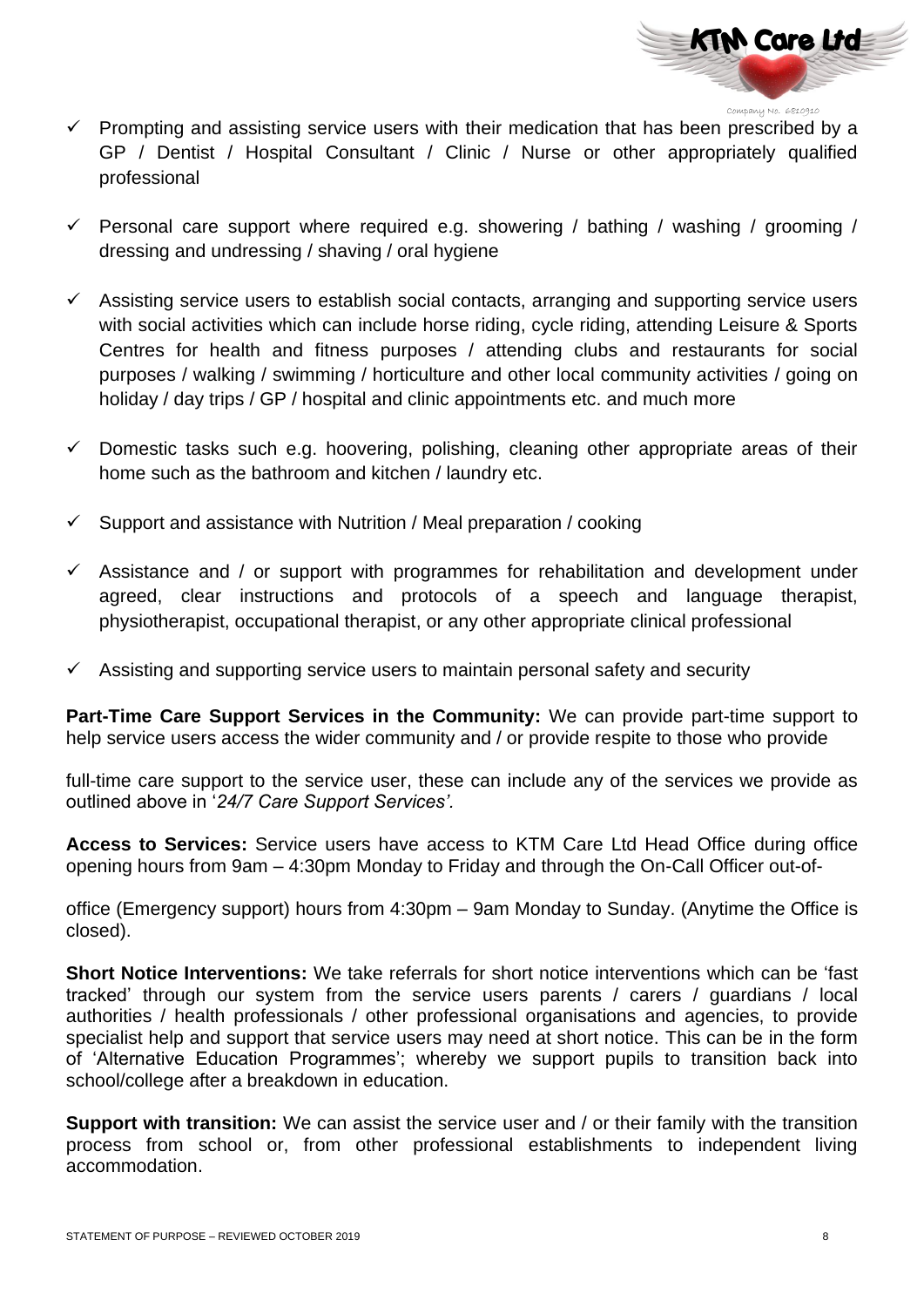

**Welfare Benefits:** We can offer a complete service to assist service users with welfare benefits claims. We will help them and advocate on their behalf to ensure that they are receiving the welfare benefits they are entitled to.

**Vocational, Educational and Social Training:** We can offer a complete wide range of services for our service users. This includes providing care and support to meet the needs of individuals on activities / social outings, as well as looking at other opportunities in the community where KTM Care Ltd have established links.

**Communication Aids:** All our staff are trained (externally) to support service users with their preferred method of communication whereby service users are able to indicate their needs, desires and preferences. These methods of communication include:

- $\checkmark$  The Picture Exchange Communication System (PECS)
- ✓ TEACCH
- ✓ Makaton
- ✓ Providing compact travel communication boards so that the service user feels supported and empowered to be able to communicate their needs wherever they go.

**Sensory Integration:** Individuals may have a dysfunctional sensory system. Sometimes senses are either over-or-under reactive to stimulation. Sensory integration techniques can facilitate attention and awareness. As part of the pre-assessment, we conduct a sensory assessment which involves going through a specific checklist with service users and over a number of weeks, during the 'getting to know you' process, we carry out observations so that we can identify and develop strategies. This assessment forms part of the service user's "All About Me Book / One Page Profile" which assists staff to support them with their sensory needs.

**Overnight Respite (in a caravan):** We rent a caravan in Clacton and carry out overnight respite for Individuals. It can be rented out separately or we can provide staff to support the 'mini holiday' in the form of overnight respite.

**College:** We can provide specialist support to service users within a College environment and will work together with Parents / Carers / Teachers and Tutors to provide specialist 1:1 support.

### **7. QUALITY ASSURANCE**

A Quality Assurance Questionnaire is sent out to all service users annually. Any issues raised regarding the quality of service provision is addressed directly with the service user or their carer / parent / guardian / advocate acting on their behalf, to ensure that all matters regarding their care support are resolved satisfactorily. All service users are made aware of KTM Care Ltd.'s complaints procedure in the Service Users Guide which they are issued with upon commencement of service delivery.

We can also follow up any issues or concerns a service user may have regarding their care support through other company processes which include:

- $\checkmark$  Spot checks and observations
- Care Plan reviews
- Annual risk assessments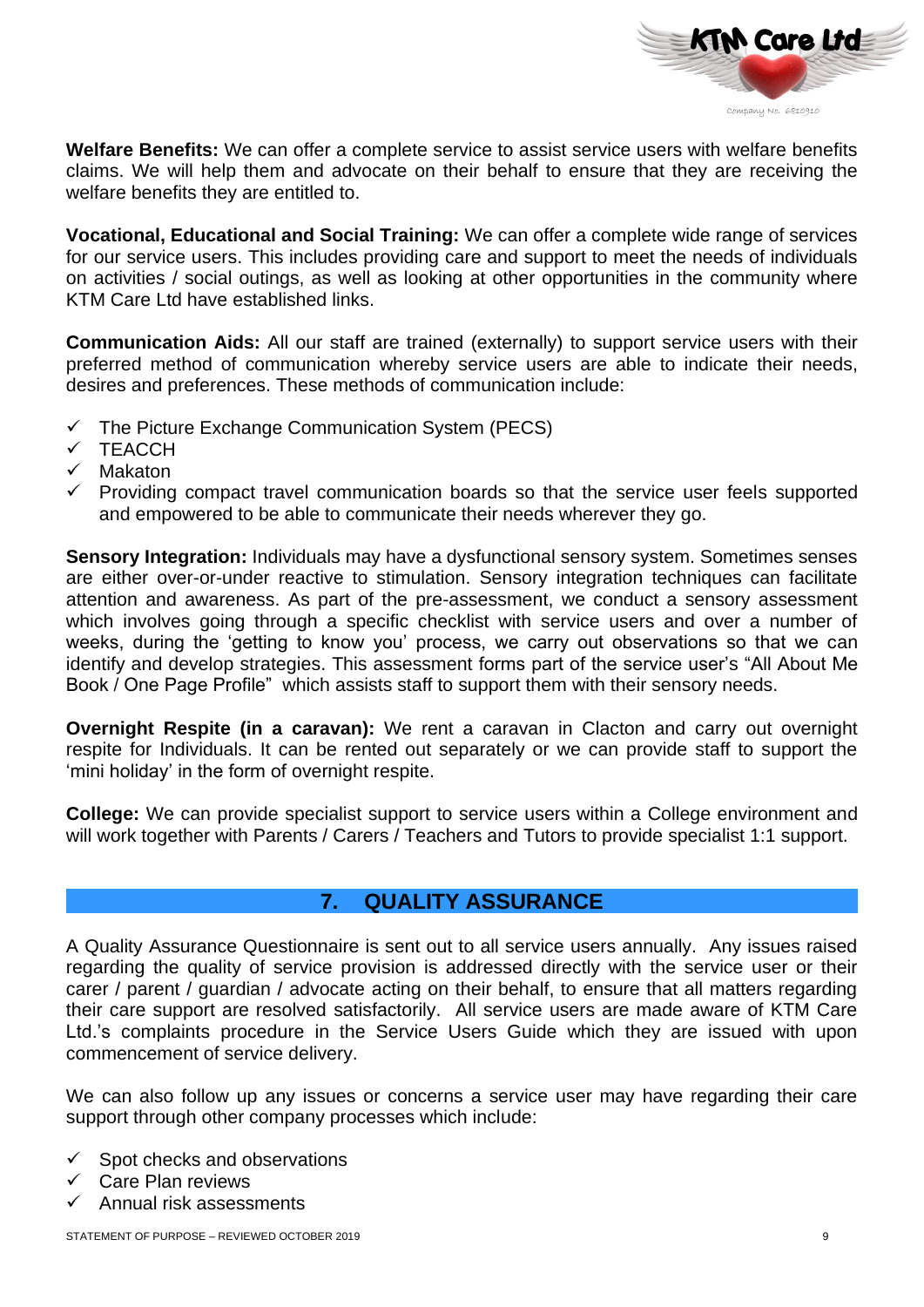

✓ Regular Service User / Parent Meetings

### **8. REFERRALS**

Referrals are welcome from any source, whether this be through a Local Authority, self-referral e.g. private, Personalised Budget etc. families or, from other agencies / organisations. All referral requests should be made directly to the Registered Manager at KTM Care Ltd.

# **9. DEVELOPMENT OF THE CARE PLAN & OTHER SUPPORT**

#### **Development of the Care Plan:**

The Care Plan (All About Me Book / One Page Profile) is such an integral part in the process of developing an individual programme and must be person centred and tailored to meet the individual needs and requirements of each service user. Individualised and specific programmes will be designed to address all aspects of development including emotional and psychological well-being, satisfaction with life, health and fitness and will be based on the 'Triad of Impairments', where applicable.

An 'All About Me' book or One Page Profile (Care Plan) is drawn up in consultation with the service user and in conjunction with the service user's parent / carer / quardian / advocate / other professionals who may be involved with the service user (where appropriate). The 'type' of care plan is dependent on needs and services being delivered.

KTM Care Ltd assign a key person who take specific responsibility for the implementation of care plans and individual programme planning.

KTM Care Ltd have a full and detailed Privacy Statement which explains exactly how we use your data; which is available upon request.

#### **Other Support:**

We actively encourage involvement of the service user's family and seek to involve them in discussions and decisions regarding the welfare of the service user (where appropriate). However, it is important that the needs and wishes of the service user are always the first priority and are respected at all times. Apart from addressing a service user's support needs, senior staff will liaise with their Social Worker or Care Manager *(where required)* to arrange reviews.

#### **10. INITIAL ASSESSMENT & RISK ASSESSMENTS**

#### **Initial Assessment:**

An Initial assessment will be undertaken prior to the commencement of services. Carrying out a comprehensive assessment of need is essential as this information forms the basis of the service user's Care Plan (All About Me Book / One Page Profile).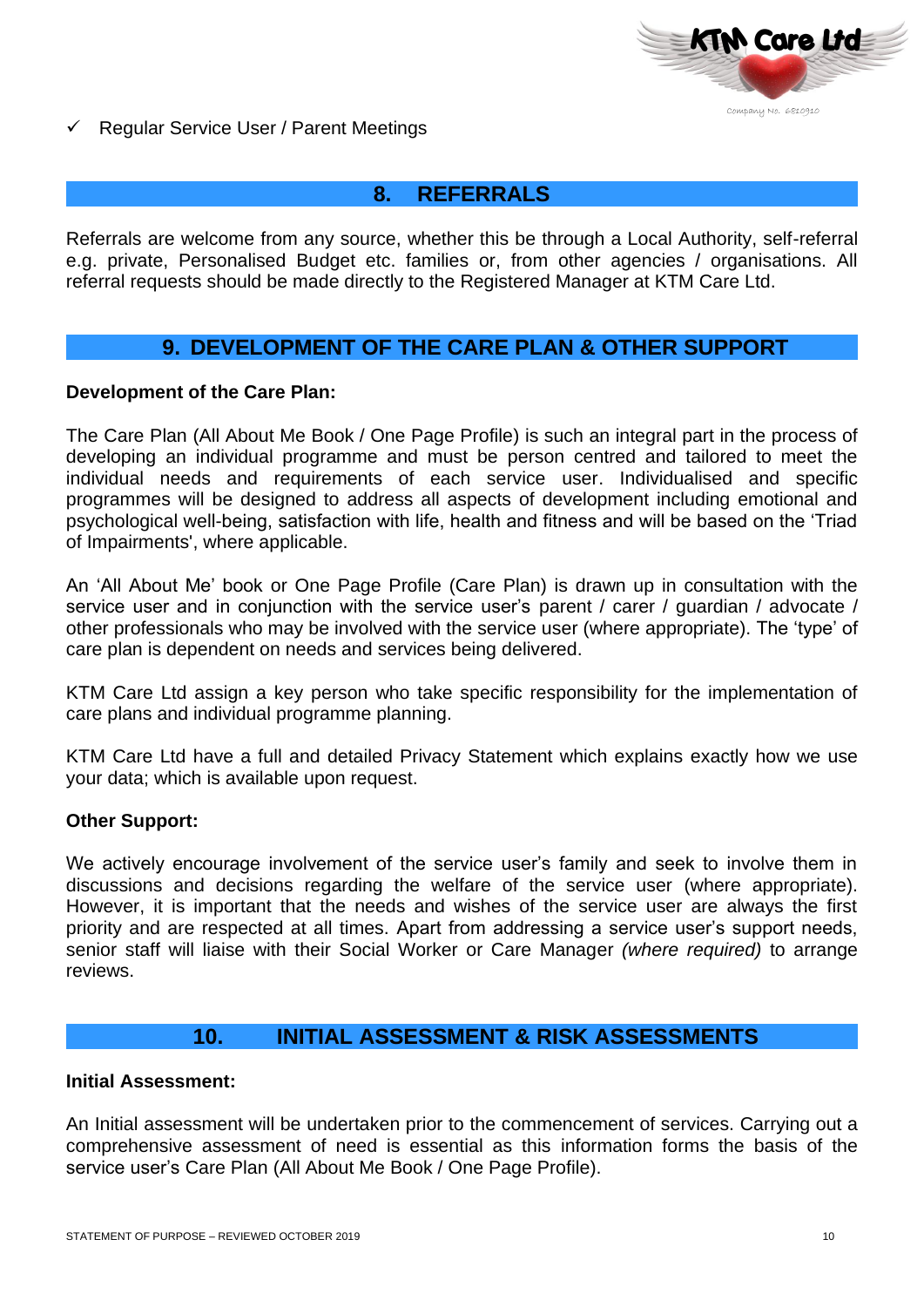

This will ensure that all tasks and activities undertaken meets the service user's health and social care needs and support provided is carried out according to the Care Quality Commission's standards and regulations / Health and Safety law and legislation and the company's policies and procedures.

It is the responsibility of the Registered Manager/Deputy Manager to determine whether the service is able to meet the needs of the prospective service user. In this respect, the following will be considered:

- $\checkmark$  Whether the stated Aims and Objectives of KTM Care Ltd are applicable to this particular service user.
- ✓ Whether the service can meet the service user's developmental, health, care and support needs and requirements.
- ✓ Whether there are adequate levels of staff support to meet the service user's needs; for example, "doubling up" in high risk situations.
- $\checkmark$  Whether staff have the skills and experience necessary to deliver the required service.

#### **Risk Assessments:**

A comprehensive risk assessment is carried out as part of a service user's detailed assessment of need prior to the provision of services. This will clearly outline the arrangements in place to implement any necessary measures required to reduce the risks and will include assessing the duties, responsibilities and activities that are to be undertaken, along with the domestic environment of potential service user's. These factors will identify if there are any risks to service user's, staff, and other individuals and will form part of the service user's All About Me Book / One Page Profile. We use the positive behaviour strategy when compiling our risk assessment / care plan / interventions etc to also use the least restrictive and more empowering actions for the service user.

### **11. EQUAL OPPORTUNITIES**

KTM Care Ltd.'s Equality & Diversity Policy ensures that we comply with the legal requirements under the Equality Act 2010 and various other equality legislation requirements and are committed to conducting business in a way that is fair and appropriate. We will take positive steps to ensure equal opportunities in employment and equal access to our services to avoid unlawful discrimination in employment and against service users, irrespective of age, disability, gender reassignment, marriage and civil partnership, pregnancy or maternity, race, religion or belief, sex or sexual orientation.

# **12. RECRUITMENT & STAFF TRAINING / DEVELOPMENT**

#### **Recruitment and Selection:**

The recruitment and selection process is important and crucial in contributing to the successful functioning and effectiveness of KTM Care Ltd. It depends on finding people with the necessary skills, expertise and qualifications to deliver the company's strategic objectives and the ability to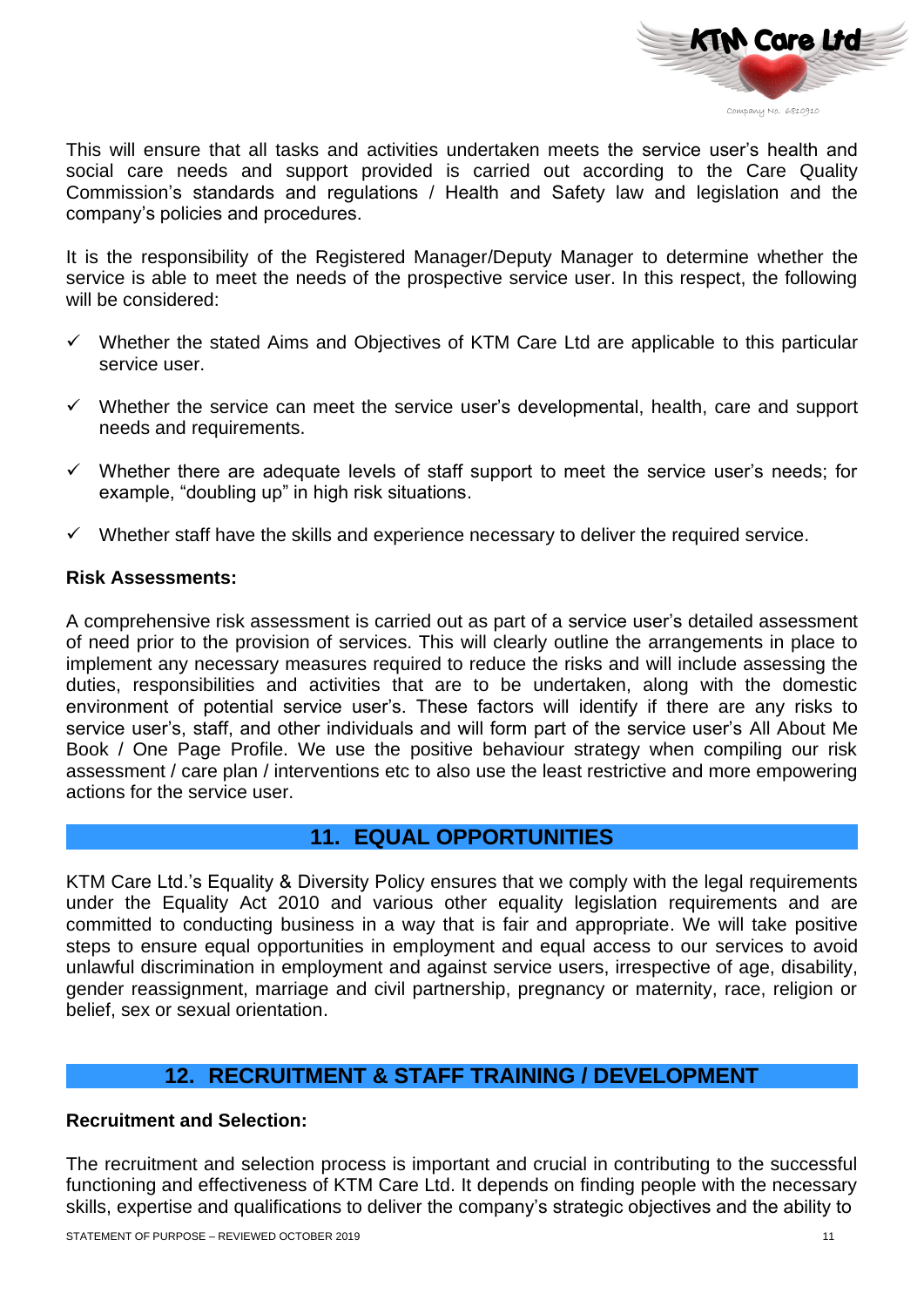

make a positive contribution to its values and aims. It is important that as the company evolves and changes, new recruits are willing to learn, adapt and work as part of a team.

KTM Care Ltd.'s Recruitment and Selection Policy & Procedures will:

- $\checkmark$  Be fair and consistent
- $\checkmark$  Be non-discriminatory and;
- $\checkmark$  Conform to all statutory regulations and agreed best practice

All offers of employment are made conditional upon the following satisfactory results:

- $\checkmark$  Two satisfactory references
- ✓ Confirmation of the right to work in this country *(if appropriate)*
- ✓ Enhanced Disclosure and Barring Service (DBS) check

#### **Staff Training & Development:**

Training and development makes KTM Care Ltd more effective and its success depends upon meeting the aims and objectives of the company which will be achieved through staff who are competent in their roles and responsibilities.

An effective induction and training programme ensures that staff have the necessary skills and knowledge to perform their role effectively and familiarises them with the tasks and responsibilities that they will be performing.

We aim to encourage our staff to make the most of learning opportunities to realise their own personal potential as well as striving to ensure the following:

- $\checkmark$  That the company's aims and objectives are met
- $\checkmark$  Each staff member understands what his or her work role involves
- $\checkmark$  Each staff member is developed to enable them to achieve their work objectives
- $\checkmark$  Staff are equipped with the skills and knowledge they require to be able to provide a high quality standard of specialist care support to service users on the Autistic Spectrum
- $\checkmark$  Staff are prepared and equipped to deal with the growth and changes in KTM Care Ltd
- $\checkmark$  Learning is supported and encouraged for all staff

All staff receive regular formal 1:1 supervisions, however, we provide ongoing support to staff whenever they may need it. Staff also receive an Annual Appraisal to discuss and address their development needs in all areas of their work.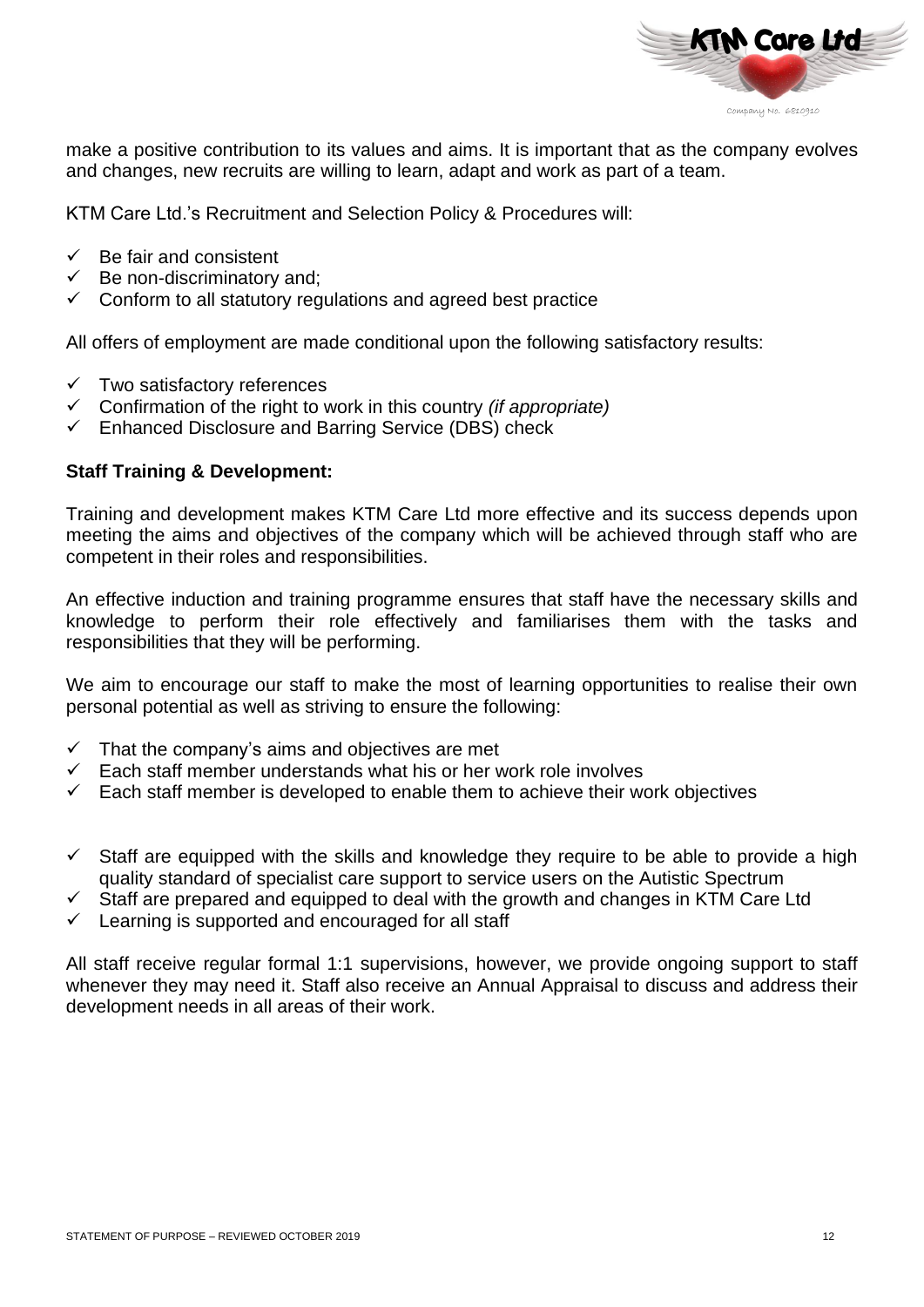

The training programme that KTM Care Ltd provide to staff includes the following:

| <b>KTM CARE LTD TRAINING PROGRAMME</b>                                  |                                                                                                                  |  |  |  |
|-------------------------------------------------------------------------|------------------------------------------------------------------------------------------------------------------|--|--|--|
| <b>Internal Training Provided by</b><br><b>Qualified Staff</b>          | <b>External Training Provided by</b><br><b>Qualified Training Providers</b>                                      |  |  |  |
| <b>Safeguarding Adults</b>                                              | Care & Control for using safer handling techniques<br>provided by Safer Handling                                 |  |  |  |
| Safeguarding Children                                                   | Safeguarding Children L2 provided by Training 2 Care                                                             |  |  |  |
| <b>Fire Safety</b>                                                      | Percutaneous Endoscopic Gastrostomy (PEG) Training<br>provided by a qualified Nurse                              |  |  |  |
| Health & Safety                                                         | Psychosis Awareness provided by Early Intervention in<br>Psychosis Team                                          |  |  |  |
| <b>Care of Medicines</b>                                                | Incontinence Training provided by a qualified Nurse                                                              |  |  |  |
| Food Hygiene & Infection Control                                        | NVQ Levels II & III in Health & Social Care                                                                      |  |  |  |
| <b>First Aid</b>                                                        | NVQ Levels III & V in Leadership and Management                                                                  |  |  |  |
| Moving and Handling                                                     | NVQ Level III in Business Administration                                                                         |  |  |  |
| Managing Challenging Behaviour                                          | Epilepsy & Buccal Midazolam                                                                                      |  |  |  |
| Mental Capacity Act (MCA) & Deprivation<br>of Liberty Safeguards (DoLS) |                                                                                                                  |  |  |  |
| Equality, Diversity & Inclusion                                         |                                                                                                                  |  |  |  |
| <b>Communication Skills</b>                                             | We will source any other relevant training as and when it's<br>required to meet the needs of our service user's. |  |  |  |
| <b>Sensory Awareness</b>                                                |                                                                                                                  |  |  |  |
| Autism Spectrum Disorder Levels 1 & 2                                   |                                                                                                                  |  |  |  |

Most of the training courses outlined in the above training matrix are mandatory which forms part of KTM Care Ltd.'s in-depth Induction. Other specialised training courses outlined are as required to meet the needs of individual service users.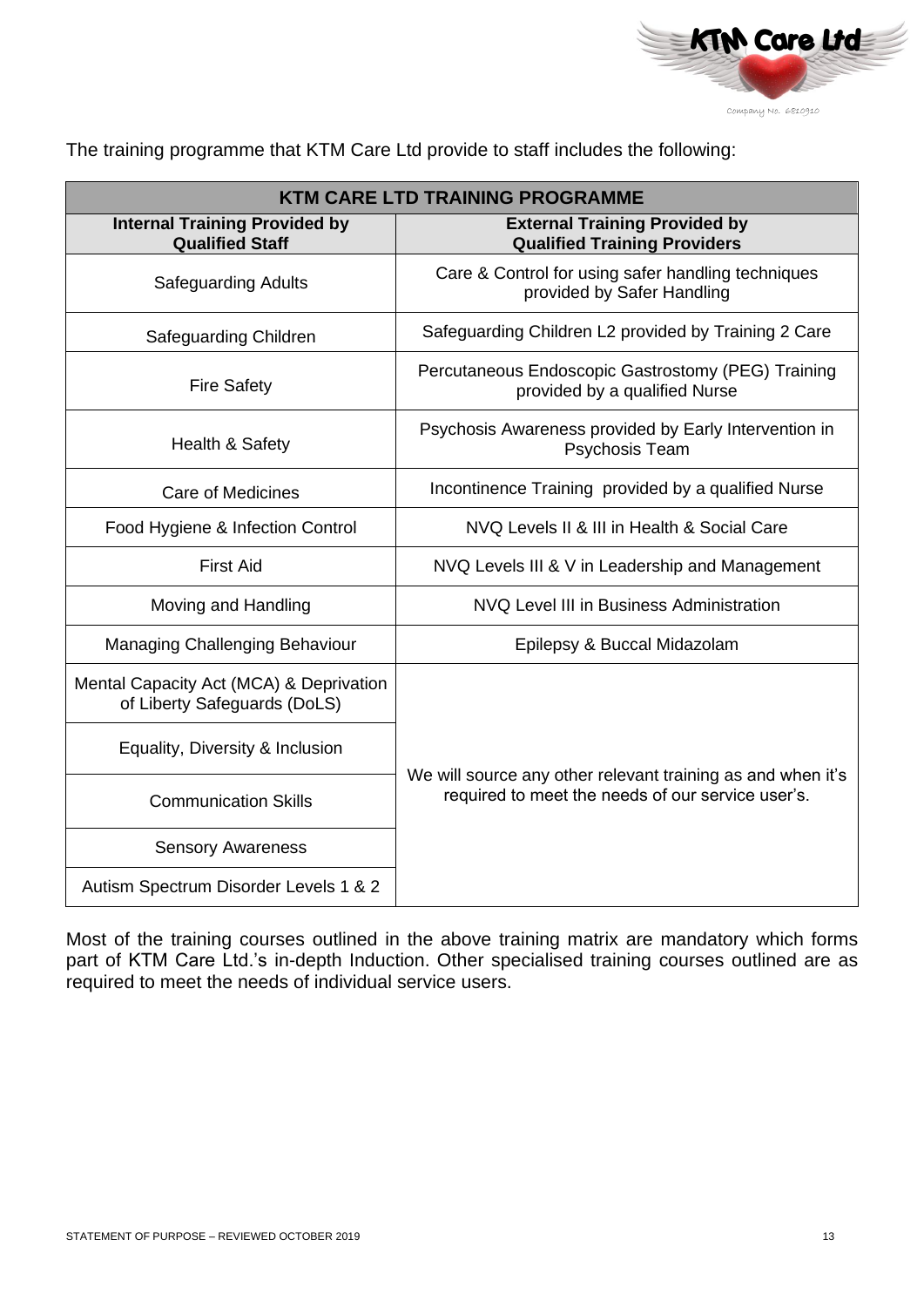

# **13. LEGAL STATUS & LOCATION OF REGULATED ACTIVITIES**

#### **Legal Status:**

KTM Care Ltd is wholly owned and managed by two Directors: Kerry Austin, who is the Registered Manager and Nominated Individual and Paul Austin who is the Finance Director.

#### **Location of regulated activities:** Contact Details:

3 Threshelfords Park Feering CO5 9SE

KTM Care Ltd **Telephone: 01376 571152** Media House Out-of-Hours Mobile: 07928 860086

Inworth Road Email: info@ktmcare.co.uk

# **14. MANAGEMENT STRUCTURE & STAFFING**

| <b>Finance Director</b>                      | <b>Director &amp; Registered Manager</b> |  |
|----------------------------------------------|------------------------------------------|--|
|                                              | <b>Deputy Manager</b>                    |  |
| <b>Office Administrator</b>                  | <b>Care Co-ordinator</b>                 |  |
| Senior Personal Assistants - Bands A & B     |                                          |  |
| <b>Personal Assistants - Bands A &amp; B</b> |                                          |  |

# **15. DETAILS OF THE REGISTERED MANAGER**

Kerry Austin is the Director and Registered Manager and has worked in the field of Autism since 1998. She has concentrated on developing person centred behaviour strategies to assist individuals on the Autistic Spectrum to obtain a better quality of life. Her philosophy of looking at the 'whole' picture and building a consistent experienced team of staff to support individuals with Autism has been very successful and has led to excellent outcomes for service users' i.e. gaining more independence and achieving tangible goals and aspirations.

Kerry Austin has attended a wealth of various training courses and holds the appropriate NVQ IV & V Leadership & Management qualification. She also specialises and is trained to provide advocacy and support in Welfare Benefits.

Kerry Austin has years of experience in the field of health and social care and working with individuals on the Autistic Spectrum. Prior to setting up her own business in May 2010, she has worked for other leading and well known national organisations who specialise in both mental health, Learning Disability and autism.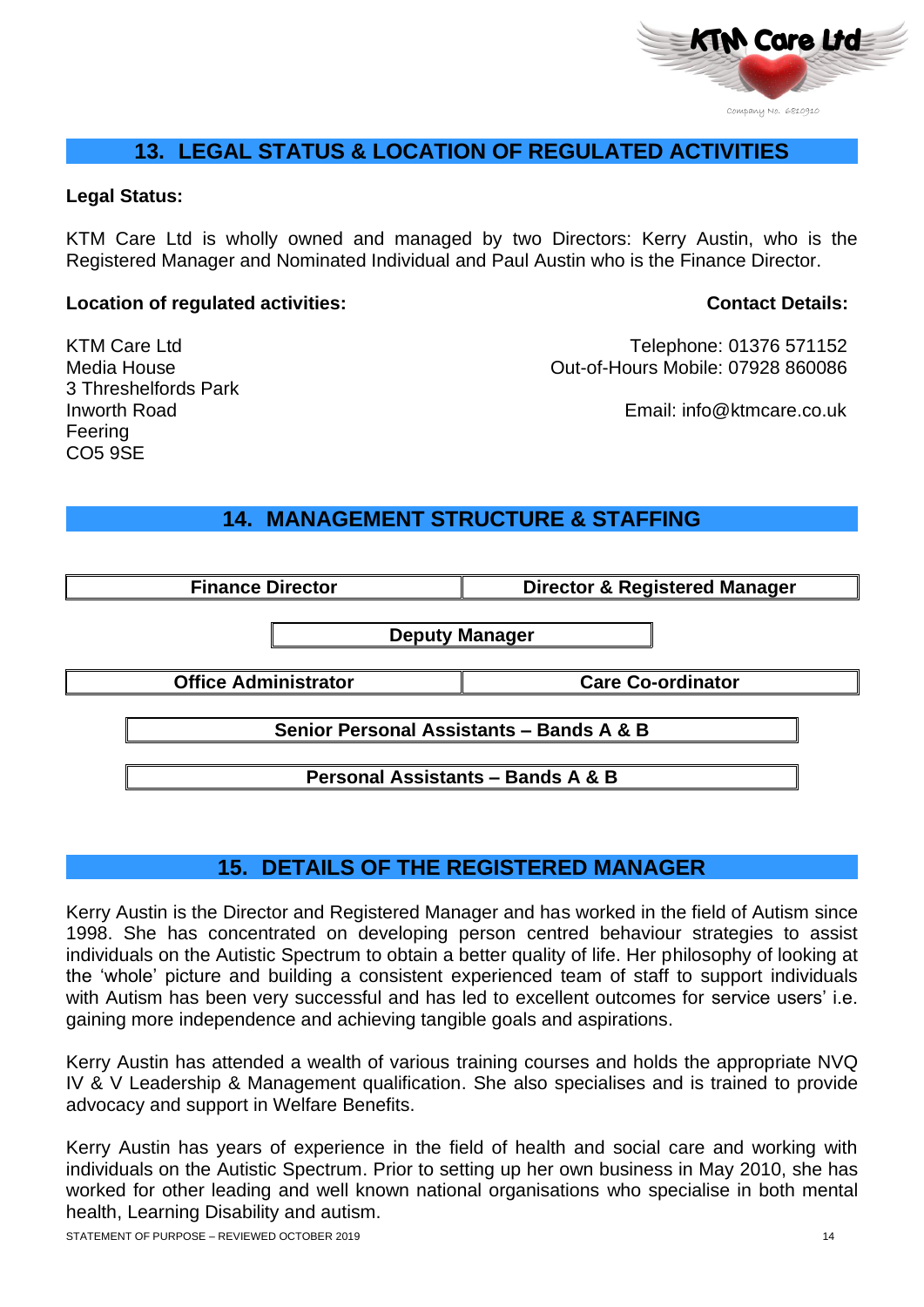

# **16. COMPLAINTS, COMMENTS & COMPLIMENTS POLICY**

KTM Care Ltd have a Complaints, Comments & Compliments Policy which is provided to service users along with the Service User Guide upon commencement of service delivery. The overall purpose of the policy is to provide a framework for dealing with complaints, comments and compliments and to explain the procedures to our service users.

KTM Care Ltd aims to provide a high quality standard of service, but occasionally things go wrong. Complaints help us to put things right and helps us to make sure that we strive to ensure the same mistake doesn't happen again. The policy aims to ensure that service users:

- $\checkmark$  Know where and how to make a complaint, comment or compliment and have easy access to the process
- $\checkmark$  Receive acknowledgement and information on the progress of their complaint, comment or compliment; and
- $\checkmark$  Receive an appropriate response with prompt and adequate action taken when we have failed to provide a satisfactory service

We aim to respond to customer feedback in a consistent and professional manner and use complaints, comments and compliments to shape our services.

|  |  | <b>Response Time to Complaints:</b> |
|--|--|-------------------------------------|
|--|--|-------------------------------------|

| <b>STAGE</b> | <b>TIMESCALE</b> | <b>RESPONSE PREPARED &amp; AGREED BY:</b>              |
|--------------|------------------|--------------------------------------------------------|
| Stage 1      | 20 working days  | <b>Registered Manager OR;</b><br><b>Deputy Manager</b> |
| Stage 2      | 25 working days  | <b>Registered Manager OR;</b><br><b>Deputy Manager</b> |

Where we have made mistakes or have failed to meet our service standards, we will try to resolve the complaint satisfactorily, so that the service user can feel that they were back in the position they would have been before the complaint.